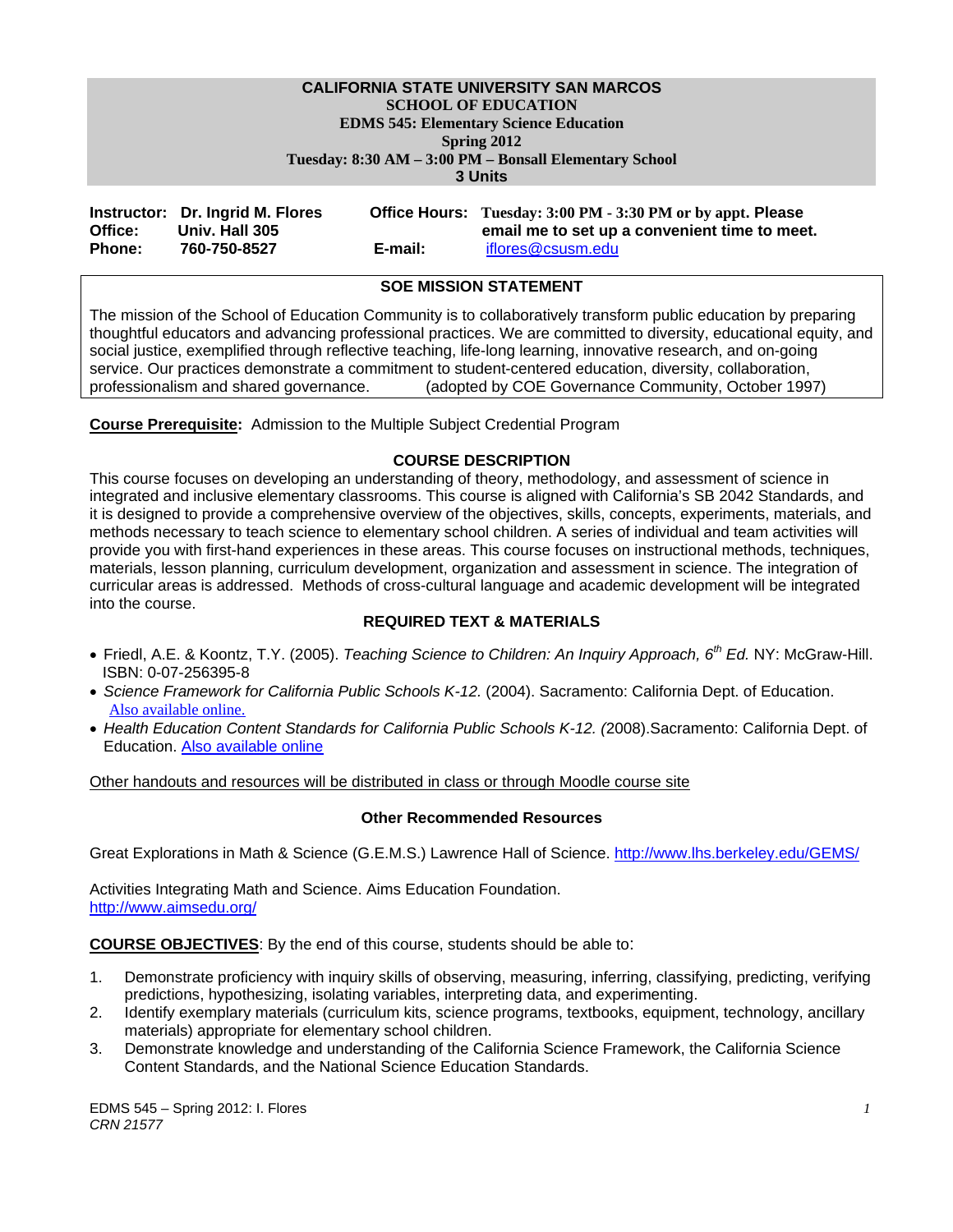- 4. Demonstrate an understanding of the physical, earth and life science concepts included in the K-8 California Science Content Standards and how to design lessons to teach the concepts.
- 5. Demonstrate an understanding of the Health Education Standards for California Public Schools and their connection/application to science content standards.
- 6. Use the Learning Cycle model of instruction to teach science in a contemporary manner.
- 7. Demonstrate the use of technology in elementary science teaching and learning.
- 8. Demonstrate confidence in leading and performing investigations designed to teach science concepts, science process skills, and scientific attitudes.
- 9. Use authentic methods of assessment to evaluate learning of science concepts and processes.
- 10. Practice strategies to include all students in science (linguistically and culturally diverse, students with disabilities and other students with special needs).

### **INFUSED COMPETENCIES**

### **Special Education**

Consistent with the intent to offer a seamless teaching credential in the School of Education, this course will demonstrate the collaborative infusion of special education competencies that reflect inclusive educational practices.

### **Authorization to Teach English Learners**

This credential program has been specifically designed to prepare teachers for the diversity of languages often encountered in California public school classrooms. The authorization to teach English learners is met through the infusion of content and experiences within the credential program, as well as additional coursework. Students successfully completing this program receive a credential with authorization to teach English learners. *(Approved by CCTC in SB 2042 Program Standards, August 2002)* 

### **Use of Technology**

This course infuses technology competencies to prepare candidates to use technologies, emphasizing their use in both teaching practice and student learning. Students are expected to demonstrate competency in the use of various forms of technology (i.e. word processing, electronic mail, Moodle, use of the Internet, and/or multimedia presentations). Specific requirements for course assignments with regard to technology are at the discretion of the instructor. Most assignments will be submitted in hard copy to the instructor, and some specific assignments will also be submitted/posted electronically on Moodle. Keep a digital copy of all assignments for use in your teaching portfolio. You must use your Moodle e-mail account for this class. The best way to contact me is by Moodle e-mail.

### **STUDENT LEARNING OUTCOMES**

### **Teacher Performance Expectation (TPE) Competencies**

The course objectives, assignments, and assessments have been aligned with the CTC standards for the Multiple Subject Credential. This course is designed to help teachers seeking a California teaching credential to develop the skills, knowledge, and attitudes necessary to assist schools and districts in implementing effective programs for all students. The successful candidate will be able to merge theory and practice in order to realize a comprehensive and extensive educational program for all students. You will required to formally address the following TPEs in this course:

#### **TPE Primary Emphases in EDMS 545**:

- TPE 1a-Subject Specific Pedagogical Skills for MS Teaching Assignments (Science)
- TPE 5-Student Engagement

#### **TPE Secondary Emphases in EDMS 545**:

- TPE 7-Teaching English Learners • TPE 4-Making Content Accessible
- TPE 9-Instructional Planning TPE 14-Educational Technology in Teaching and Learning
- 
- EDMS 545 Spring 2012: I. Flores *CRN 21577*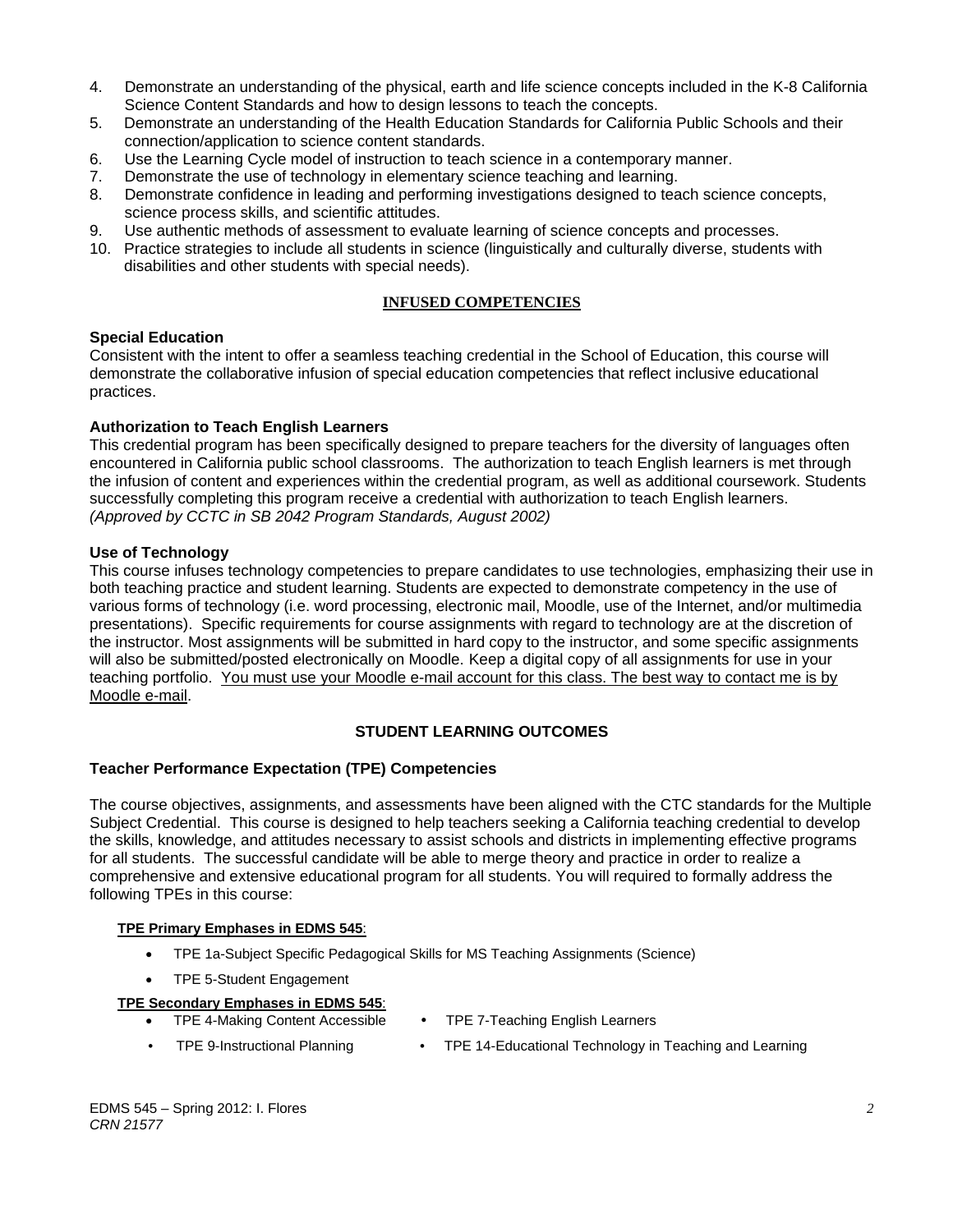### **California Teacher Performance Assessment (CalTPA)**

Beginning July 1, 2008 all California credential candidates must successfully complete a state-approved system of teacher performance assessment (TPA), to be embedded in the credential program of preparation. At CSUSM this assessment system is called the CalTPA or the TPA for short.

To assist your successful completion of the TPA, a series of informational seminars are offered over the course of the program. TPA related questions and logistical concerns are to be addressed during the seminars. Your attendance of TPA seminars will greatly contribute to your success on the assessment.

Additionally, SOE classes use common pedagogical language, lesson plans (lesson designs), and unit plans (unit designs) in order to support and ensure your success on the TPA and more importantly, in your credential program.

The CalTPA Candidate Handbook, TPA seminar schedule, and other TPA support materials can be found on the SoE website provided at the website provided:

http://www.csusm.edu/education/CalTPA/ProgramMaterialsTPA.html

# **COURSE POLICIES AND REQUIREMENTS**

### **Attendance Policy**

Due to the dynamic and interactive nature of courses in the School of Education, all students are expected to attend all classes and participate actively. At a minimum, students must attend more than 80% of class time, or s/he may not receive a passing grade for the course at the discretion of the instructor. Individual instructors may adopt more stringent attendance requirements. Should the student have extenuating circumstances, s/he should contact the instructor as soon as possible. Absences and late arrivals/early departures will affect the final grade.

For this class, **if you are absent 1 class session, your highest possible grade is a "B". If you are absent 2 class sessions, your highest possible grade is a "C+". Late arrivals and early departures** will lower your course grade. For every two times that you are late and/or leave early, your course grade will be lowered by one letter grade. If you have an emergency, or very extenuating circumstances, please see the instructor to make arrangements accordingly. Absences do not change assignment due dates. If you find that you cannot attend class due to an emergency or very extenuating circumstances, please email any due assignments by the start of the class session it is due. NOTE: With few exceptions, late assignments will not be accepted.

#### **Writing Requirement**

In keeping with the All-University Writing Requirement, all courses must have a writing component of at least 2,500 words (approximately 10 pages), which can be administered in a variety of ways in this course.

#### **Computer Use During Class Sessions**

You are welcome to use a laptop computer in class when working on class assignments, for example. However, you will need to save checking email or other personal computer use for time outside of class. Most students find it disruptive when they are focusing on class activities or listening to presentations and can hear keyboarding in the classroom. Please be considerate of your instructor and peers in this regard. It is greatly appreciated by all!

#### **Cell Phones**

Please turn off your cell phone before the start of each class. In addition, there will be no texting during class. It is unprofessional for teachers to use their cell phone during meetings with peers or during professional development activities (our class is considered professional development!). Your consideration will be appreciated by peers.

#### **Person-First Language**

Use "person-first" language in all written and oral assignments and discussions (e.g., "student with autism" rather than "autistic student"). Disabilities are not persons and they do not define persons, so do not replace personnouns with disability-nouns. Further, emphasize the person, not the disability, by putting the person-noun first.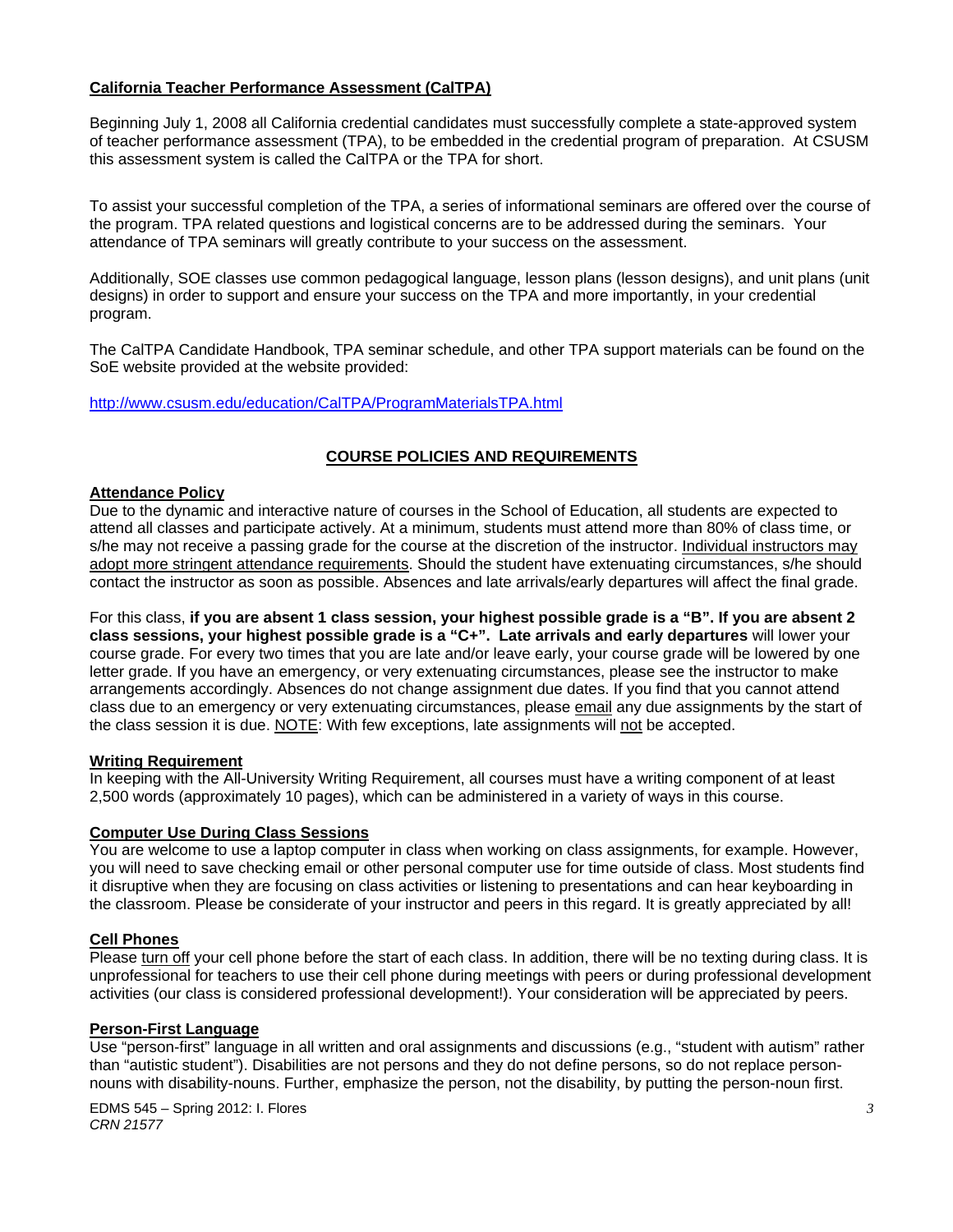### **Students With Disabilities Requiring Reasonable Accommodations**

Students with disabilities who require reasonable accommodations must be approved for services by providing appropriate and recent documentation to the Office of Disable Student Services (DSS). This office is located in Craven Hall 4300, and can be contacted by phone at (760) 750-4905, or TTY (760) 750-4909. Students authorized by DSS to receive reasonable accommodations should meet with their instructor during office hours or, in order to ensure confidentiality, in a more private setting.

### **CSUSM Academic Honesty Policy**

"Students will be expected to adhere to standards of academic honesty and integrity, as outlined in the Student Academic Honesty Policy in the CSUSM University Catalog. All written work and oral assignments must be original work. All ideas/materials that are borrowed from other sources must have appropriate references to the original sources. Any quoted material should give credit to the source and be punctuated with quotation marks.

Students are responsible for honest completion of their work including examinations. There will be no tolerance for infractions. If you believe there has been an infraction by someone in the class, please bring it to the instructor's attention. The instructor reserves the right to discipline any student for academic dishonesty in accordance with the general rules and regulations of the university. Disciplinary action may include the lowering of grades and/or the assignment of a failing grade for an exam, assignment, or the class as a whole." Incidents of Academic Dishonesty will be reported to the Dean of Students. Sanctions at the University level may include suspension or expulsion from the University.

### **Plagiarism**

As an educator, it is expected that each student will do his/her own work, and contribute equally to group projects and processes. Plagiarism or cheating is unacceptable under any circumstances. If you are in doubt about whether your work is paraphrased or plagiarized, see the Plagiarism Prevention for Students website http://library.csusm.edu/plagiarism/index.html. If there are questions about academic honesty, please consult the University catalog.

# **COURSE TOPICS OUTLINE**

- The Nature of Science
- The Learning Cycle Model of Teaching
- Learning Cycle Science Lesson Demonstrations
- Writing Objectives for Student Learning
- Developing Essential Questions
- Writing Science Concept Definitions
- CA Science Content Standards Grades K-8
- California Science Framework
- $\in$  SDAIE Strategies in Science: Teaching Science to English Learners
- $\in$  Infusing Writing Activities in Science Lessons
- $\infty$  Science Curriculum Kits and State Approved Texts
- $\in$  Science Process Skills and Scientific Attitudes
- Current Issues in Science Education
- $\in$  Infusing Technology into Science Teaching
- Authentic Assessments in Science
- Science Projects, Student Research, Science Fairs
- $\in$  Safety in the Science Class
- $\epsilon$  Inclusion and Teaching Science to Students with Special Needs
- $\infty$  Concept Mapping
- Benchmarks and the National Science Education Standards

## **REQUIRED COURSE ASSIGNMENTS/LEARNING OUTCOMES**

The following assignments contribute to the final, overall course grade. A weighted percentage (percentage scale) is given for each assignment. Each written assignment is expected to have a clear organizational presentation and be free of grammar, punctuation and spelling errors. There will be a reduction in points for the above mentioned errors.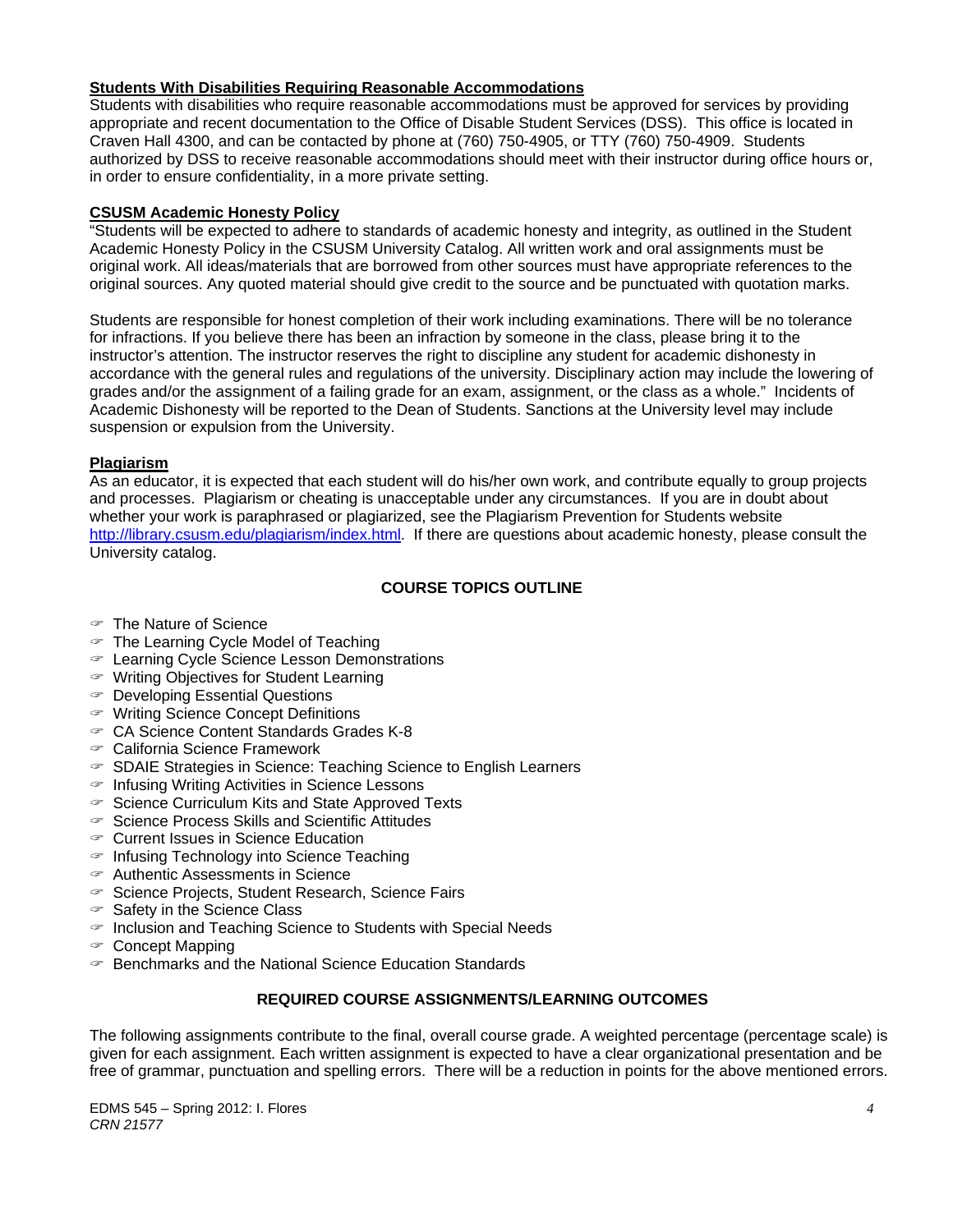Late assignments are not accepted. Prepare carefully for class, and be ready to discuss readings and assignments thoughtfully. Note Grading Standards and the Description of Exemplary Students on page 17 of this syllabus.

| 1. Active Participation and Collaboration (all or nothing credit given)                   | 10% |
|-------------------------------------------------------------------------------------------|-----|
| 2. Concept Maps (3) and Concept Paper (1) - Individual                                    | 15% |
| 3. California Science and Health Standards Tasks and Presentation - Indiv. & Grp          | 10% |
| 4. Learning Cycle Hands-on Science Lesson Design & Presentation – In pairs or small group | 25% |
| 5. Learning Cycle Lesson Reflections- Individual                                          | 10% |
| 6. Science Fair Exploratorium Lesson and Presentation - In pairs or small Group           | 15% |
| 7. Integration of Technology in Science Teaching & Learning – In LD Group                 | 15% |

**NOTE***:* Each student is responsible for ensuring that assignments are submitted correctly and on time. Most assignments will be submitted in hard copy at the start of class (per course schedule), and some specific assignments will also be submitted electronically to Moodle as class resources. Keep a digital copy of all assignments for your credential program electronic portfolio.

# **DESCRIPTIONS OF ASSIGNMENTS**

### **1. Active Participation and Collaboration - 10% (**all or nothing credit)

Teacher education is a professional preparation program and students will be expected to adhere to standards of dependability, professionalism, and academic honesty (refer to rubric attached to this syllabus). Grading will include a component of "professional demeanor." Students will conduct themselves in ways that are generally expected of those who are entering the education profession, including the following:

- On-time arrival to all class sessions and attendance for the entire class period
- Advance preparation of readings and timely submission of assignments
- A **POSITIVE** attitude at **ALL** times
- Active participation in all class discussions and activities
- Respectful interactions and courteous language with the instructor and other students in all settings
- Carefully considered, culturally aware approaches to solution-finding

**Class Discussions and Participation:** Students will engage in active learning each class session, and will be expected to actively participate. You may loose points for lack of participation based on the following criteria:

- Do you participate in class discussions productively, sharing your knowledge and understandings?
- Do you interact productively with your peers, taking on a variety of roles (leader, follower, etc.)?
- Do you contribute appropriately to group work—do you "do your share"?
- Are you able to accept others' opinions?
- Are you supportive of others' ideas?
- Do you support your peers during their presentations?
- Can you monitor and adjust your participation to allow for others' ideas as well as your own to be heard?

### **2. Concept Maps (Individual) - 15%**

Each class session, you will be required to complete the assigned readings according to the Course Schedule located in this syllabus. You should read the chapters to develop an indepth understanding of the science content.

The assigned readings provide an important foundation for your increasing understanding of both science content and how to effectively teach science. To further aid you in remembering the readings and assist you with meaningful class participation, you are asked to respond to the reading assignments with concept maps. **You will**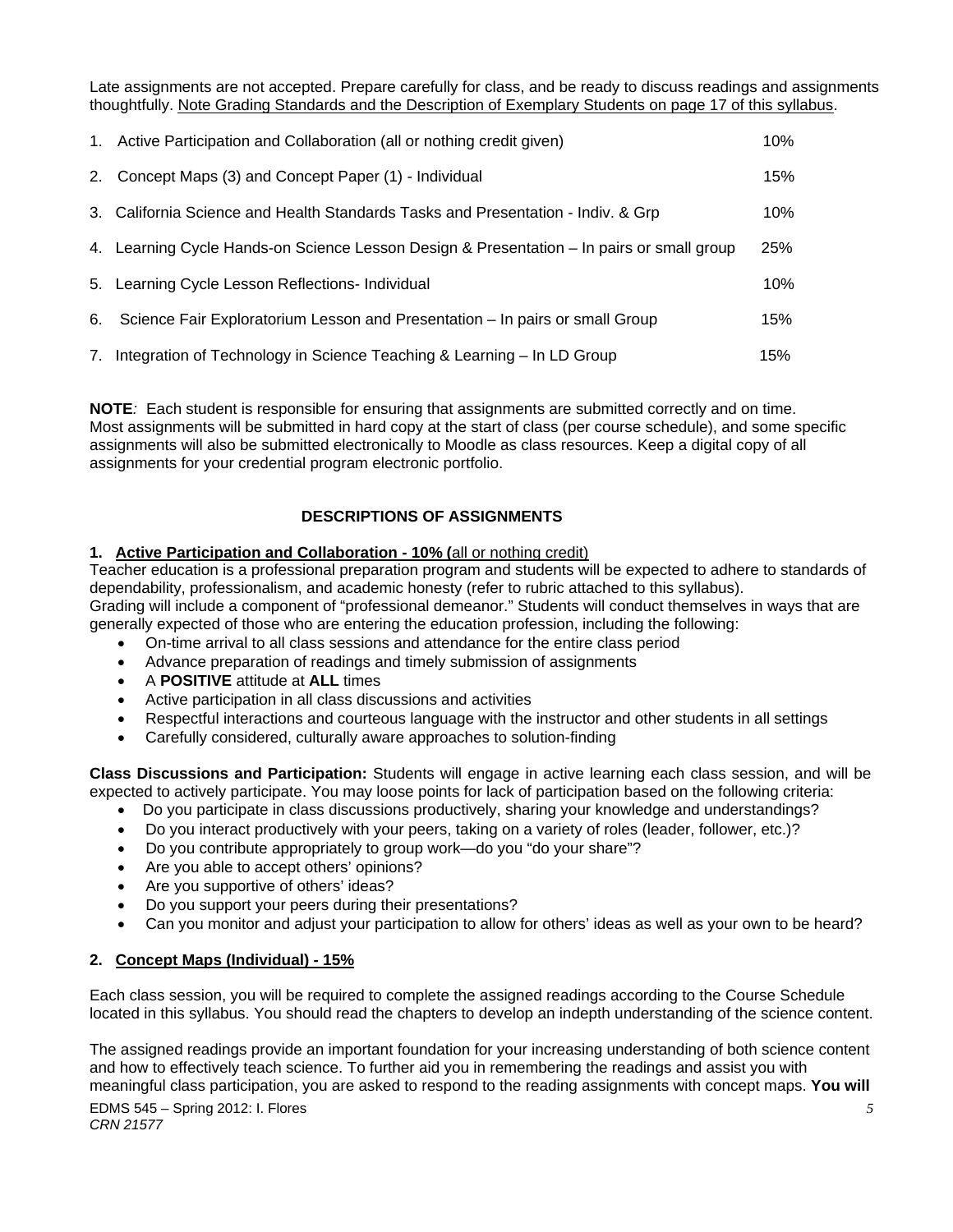**be required to complete three (3) Concept Maps during the course (based on your choice of one of three weekly chapters from the assigned readings listed in the Course Schedule)**. Concept mapping skills and procedures will be taught in class (Session 2) and your concept maps must follow the protocols taught in class. You should use a concept mapping tool like *Inspiration*, available through Cougar apps. A tutorial is available in the program. Please save digital copies for your records and TPE notebooks.

Concept maps will be due at the beginning of class time on the assigned dates. You will only receive credit points if concept maps are completed by the start of class on date indicated in the course schedule.

You will be asked to share your concept maps with your peers at each class session. You should be prepared to share in depth the breadth of your concepts presented in the chapter you read. Individuals will be called on randomly to share their concept maps in class or you will share in small groups. You will automatically lose half the points on the day's concept map if you are unable to share the concepts with the class.

Concept Maps should include ALL major concepts discussed in **one** chapter. Do not include information from the investigations, only the science content. All concepts should be enclosed in an oval, with linking verbs or prepositions between concepts in an hierarchical manner.

Each concept map has a possible total of 10 points based on the following criteria:

- a) Map shows clear hierarchy or relationship—most general, inclusive Concept at top of map
- b) All major concepts are included in the concept map.
- c) Maps cover the depth of the science content in the assigned chapter.
- d) Maps use 1-2 words (nouns) for Concepts (not sentences or paragraphs).
- e) Maps use 1-2 verbs or prepositions for linking words between concepts.

### **NOTES:**

- 1. For each Concept Map, indicate your name and the Chapter number at the top of your map.
- 2. You should print out your concept map and bring to class on the day it is due. Place in your folder after use in class.
- 3. If you do not do a concept map on a given date for Option 3, you will provide a concept paper.

#### **Please consult the course schedule of topics on pages 15-16 of this syllabus for due dates of concept maps!**

#### **3. California Science Framework and Science Content Standards Activity - 10%**

 Purpose of the assignment: To read a portion of the California Science Framework and the Standards for an assigned grade level. You will write your individual response to the readings. Then you will work with your partner to prepare and do a presentation to the class. It is essential for you to do the reading and the write-ups BEFORE you meet with your partner.

#### **Task I: Framework Summary Response: (Individual) – 5 pts**

- Read the first part of the California Science Framework, up to page 22. This includes Board Policy, the Introduction and Chapters One and Two.
- Think about the reading holistically.
- Type about a page, in your own words, that answers these questions: What were the most important ideas addressed in the reading? How does science teaching differ from instruction in other subjects? What are the most important elements of a strong science instructional program? Come to the next class session (#2) prepared to discuss the questions and turn in your answers. At least one full page of text is required. Provide a hard copy of Task I in your folder on session 2.

#### **Task II A: Grade level Science Content Standards Response: (Individual) – 10 pts**

 Using the standards for your chosen grade, pick a line item from physical science, life science, and Earth science. For each one, come up with a brief description of an activity that children in that grade can do that **also** addresses one of the Investigation and Experimentation standards for the grade.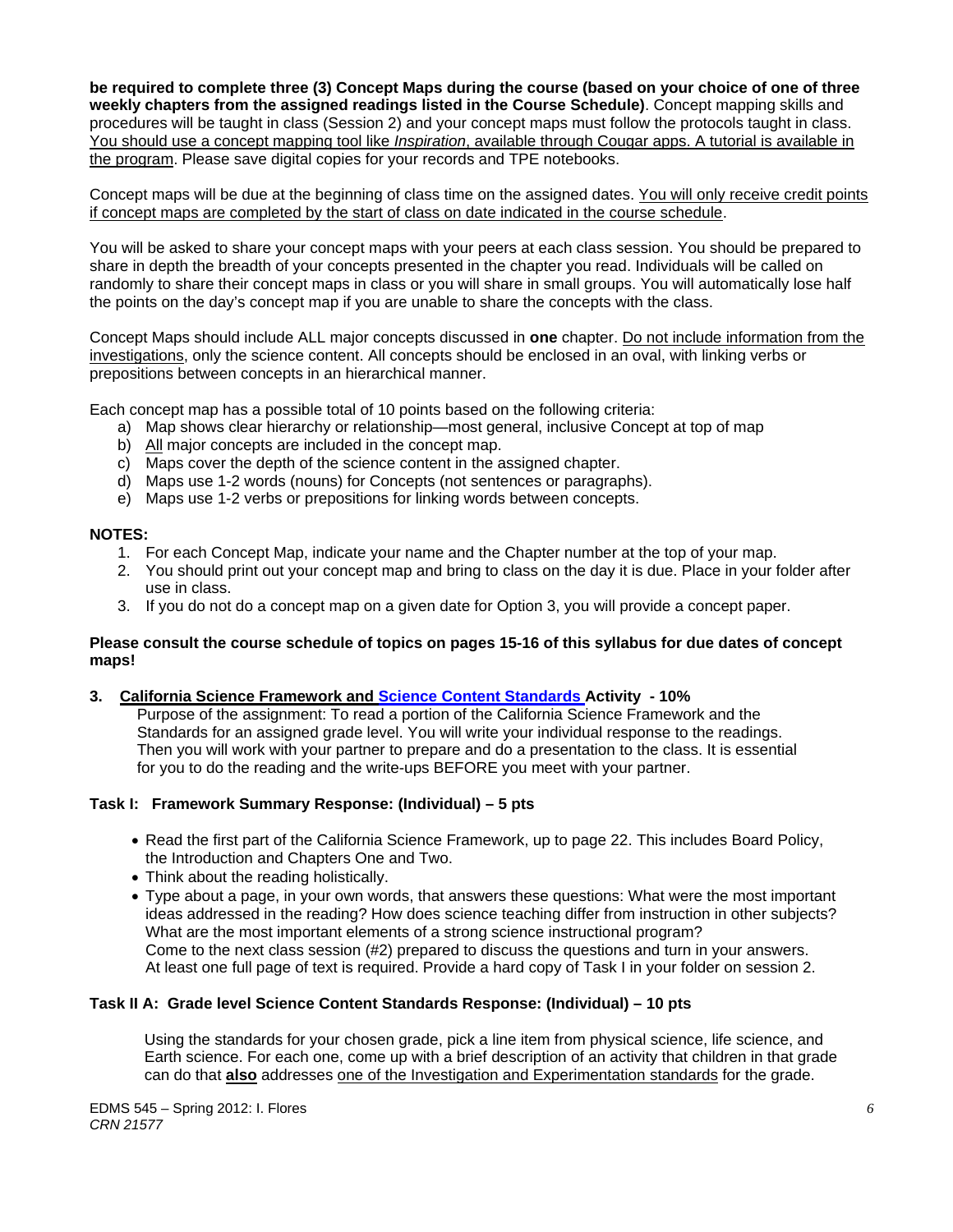You should end up with three sections for science, each of which includes a content line (physical, life, or earth science), an Investigation and Experimentation line, and a 2-3 sentence description of an activity that combines the two. See example on page 8.

### **Task II B: Grade level Health Education Content Standards Response (Individual) – 5 pts**

Enhancing Behaviors; and Health Promotion. These 8 content standards are included in 6 Health Content Alcohol, Tobacco, and Other Drugs; Mental, Emotional, and Social Health; and Personal and The Health Education Content Standards for California Public Schools are categorized into 8 Health Content Standards: Essential Health Concepts; Analyzing Health Influences; Assessing Valid Health Info; Interpersonal Communication; Decision Making; Goal Setting; Practicing Health Areas: Nutrition and Physical Activity; Growth, Development & Sexual Health; Injury Prevention and Safety; Community Health.

For the same grade level assigned to you for Task II A, you will select one Health Content Standard under one of the Health Content Areas and write an activity that students in that grade level can do.

You should end up with one section for Health Education, which includes one Health Content area, one Health Content Standard, and a 2-3 sentence description of an activity that reflects both.

### **Hard Copy due date: Class session 2. Upload your Task II A AND Task II B (ONE document) to Moodle session 2.**

The complete write up for Tasks II A and II B should be no more than two pages. See page 8.

### **Task II C: Health Education Journal Article**

journal article (accessed online or in hard copy) that would be of interest to your cohort for the purposes of You and your grade level standards group mates will **EACH** be responsible for accessing a health-related promoting healthy living and lifestyle choices in students. You will prepare a brief oral presentation that discusses the content of the health-related article and **will tie the topic of the article to a health content area(s) and a health education standard(s) in a specific grade level**. Each group member will be responsible for accessing his/her own article and presenting to the cohort on the date given by the course instructor in class. This is an individual task/assignment. Before your presentation, please write the name of the article, the health content area(s) and heath content standard(s) on the board that your article is addressing.

### **Task III: Team preparation and presentation – (in class with your team)** – **10 pts**

 Get together with your team. Look at the activities that were collectively written up for Task II A. Choose one activity. Then…

- $\triangleright$  As a team, word process a lesson sketch/description for the activity (with a lesson title, science content and Investigation and Experimentation standards, learning objectives, an assessment plan, and a brief but detailed description of the activity). Make sure you quote the standards on which your lesson plan is based. Add group lesson sketch to group PPT below.
- $\triangleright$  As a team, come up with a brief overview of the Science Standards for your grade. Don't try to give us every single line of the standard. Summarize it in such a way that we see generally what students are supposed to learn in Physical, Earth, and Life Science and in Investigation and Experimentation in that grade—the Big ideas. On a PPT, list the competencies indicated in the Science Standards for your grade. Upload your group PPT to Moodle session 2.
- $\triangleright$  In 10 minutes or less, present your lesson plan sketch and science standards overview to the class. Be prepared to explain why your lesson activity represents really good science for kids.
- $\triangleright$  Each team member should also add to the group PPT his/her Health Content Standard/Health Content Area idea (i.e., Task II B)

 Your grade for this assignment will be based on the content and quality of your presentation, and on the level of collaboration with your team.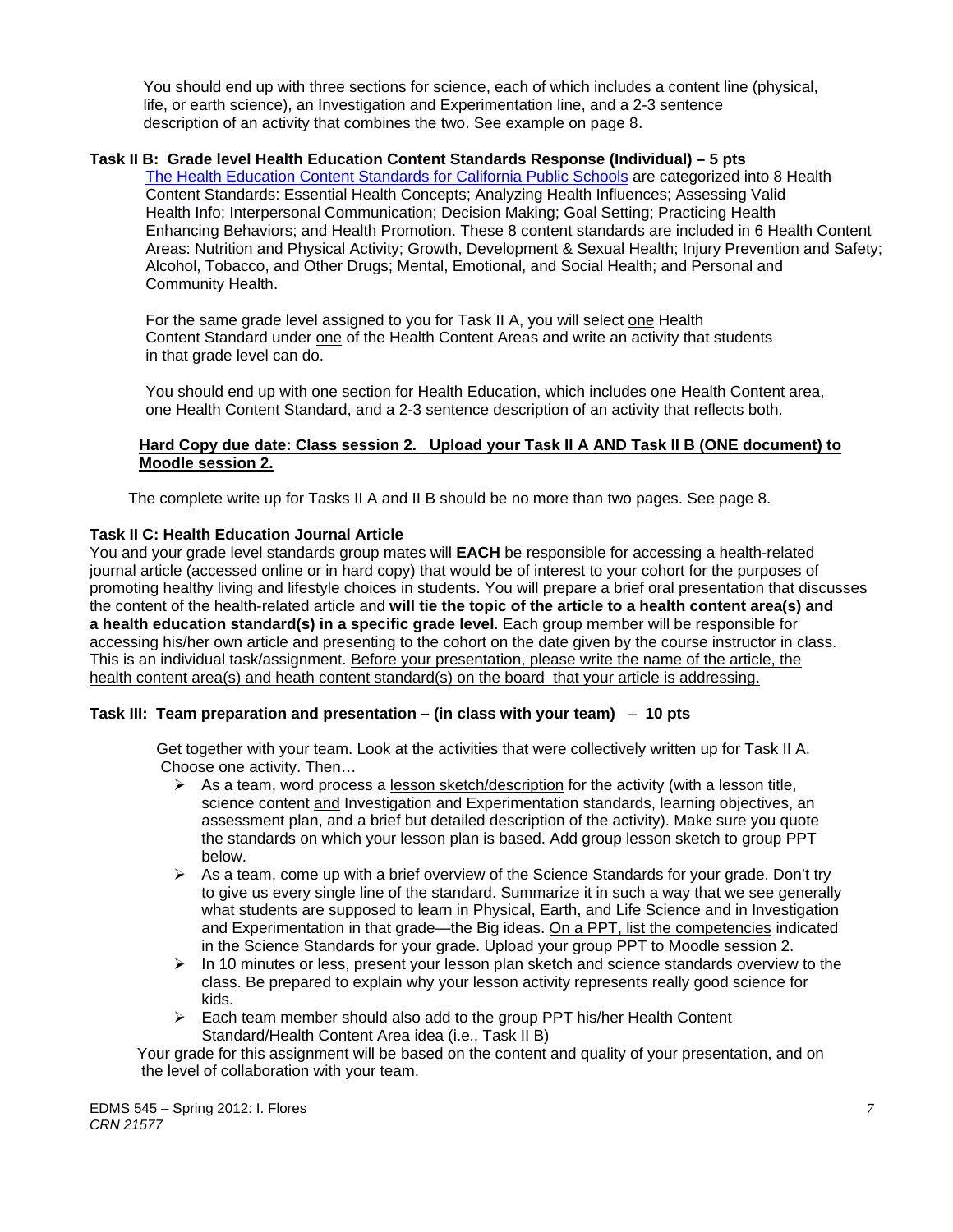Hard Copy of Lesson Sketch due date: Class session 2: Upload the group lesson sketch done for Task III and the group PPT to Moodle session 2.

#### **Sample Response to Assignment Tasks II A and II B**.

#### **Grade Four**

Physical Science

1b. Students know how to build a simple compass and use it to detect magnetic effects, including the Earth's magnetic field

Investigation and Experimentation

6f. Follow a set of written instructions for a scientific investigation.

#### Activity

Following directions from the Internet, the students will work in partner pairs to build compasses, using paper cups, thread, a needle and a magnet. They will observe and record the action of the compass indoors and outdoors, and in proximity to various objects.

#### Life Science

2c. Students know decomposers; including many fungi, insects, and microorganisms, recycle matter from dead plants and animals.

Investigation and Experimentation

6c. Formulate and justify predictions based on cause-and-effect relationships.

#### Activity

 the progress of the mold in various circumstances (if the bread is left in the open air, if the bread is in a The students will predict the growth of mold on bread that has no preservatives. They will observe and record closed sandwich bag, etc.)

#### Earth Science

5c. Students know moving water erodes landforms, reshaping the land by taking it away from some places and depositing it as pebbles, sand, silt, and mud in other places (weathering, transport, and deposition).

#### Investigation and Experimentation

6b. Measure and estimate the weight, length, or volume of objects.

#### Activity

In groups of four, students will create landforms (using common dirt) on cookie sheets. They will add measured amounts of water to their landforms, and will collect and measure the dirt that runs off.

Health Content Area: Nutrition and Physical Activity

Health Content Standard 1.8.N - Identify ways to increase and monitor physical activity*.* 

#### Activity

In pairs, students will take turns in a jump rope activity. Starting with 5 jumps and increasing the jumps by 5, they will observe and record the maximum number of jumps that their partner can comfortably complete.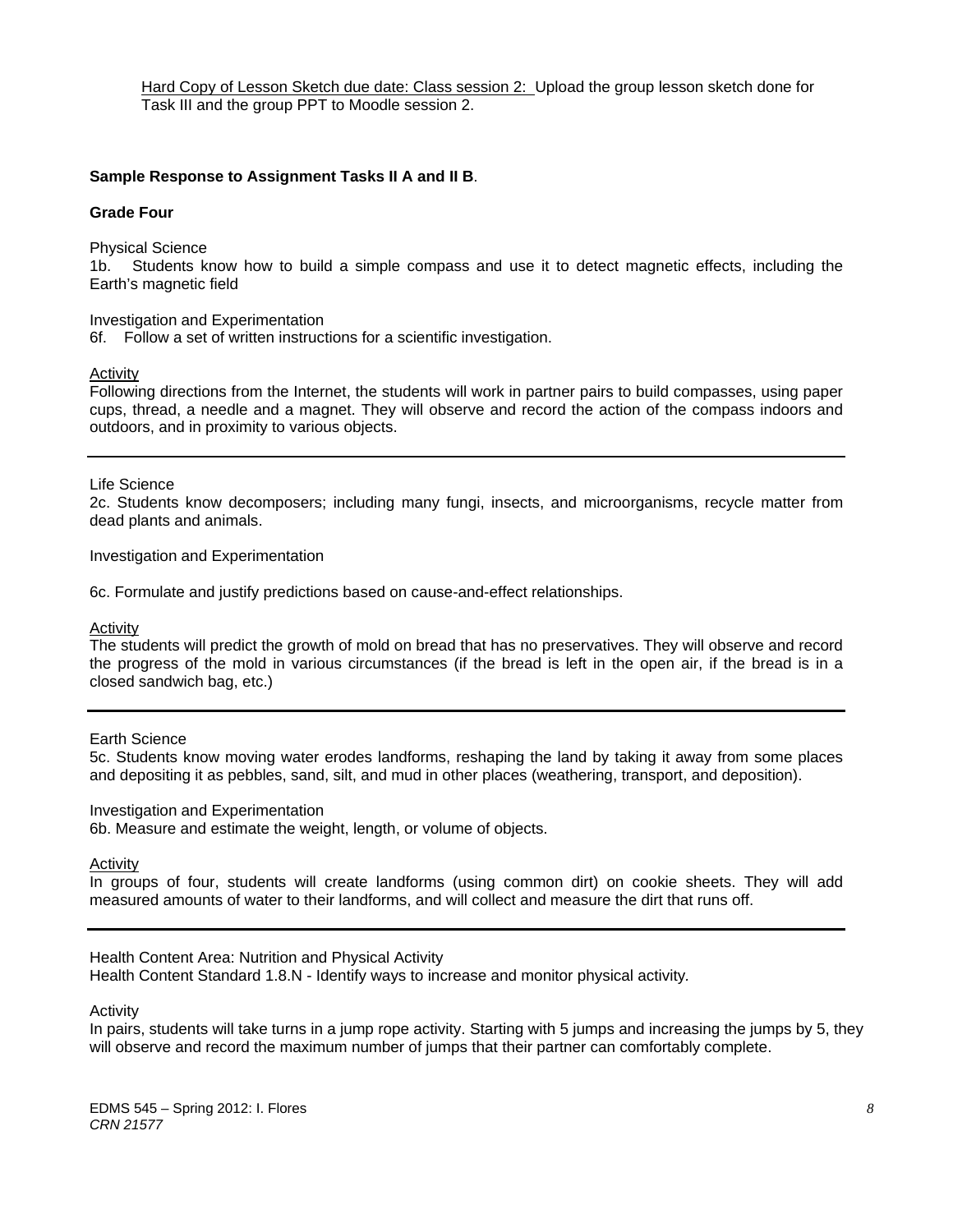#### **4. Learning Cycle Hands-on Science Lesson Plan & Presentation - 25%**

(Due on assigned day for the lesson per course schedule)

 Purpose: To develop and teach a particular kind of a science inquiry lesson that teaches both science thought processes and science content.

 Students will lead hands-on science lessons during class. The lessons should (a) model inquiry teaching and learning (b) be based on strong essential questions, (c) be content-understandable, and (d) be based on the CA Science Content Standards. *Differentiated strategies for English language learners, students with special needs and GATE students as well as technology integration are required components of this assignment.*

 You will work in groups of 2 or 3 (partners TBD in class) to lead a science lesson based on the Learning Cycle Model of Instruction. You will prepare and teach this lesson to your classmates. Each team will be assigned a specific science topic for which you will plan and teach the lesson. This topic will determine the grade level and California Science Standard your team lesson design will cover. Use activities from the textbook, Internet sites or other science resources. The team should teach the lesson as you would to elementary school students. Your classmates will not role-play elementary students, but will learn the science content and how to teach it. Treat your classmates as teachers, not elementary students. Each team will be allocated a maximum of 35 minutes of class time to teach their lesson.

 The lessons should follow the **Learning Cycle** Instructional Model (make sure that you include and explain all 3 stages in sufficient detail so that there is no doubt about how to plan and conduct your science lesson), must include hands-on activities, and should emphasize specific science concepts. The Exploration and Application phases of the Learning Cycle require different hands-on science activities using manipulatives. Before the lesson, write the essential questions about the lesson on the board (or project from your required PPT described below) for students to consider during the lesson. These questions should be **higher level questions** (application, analysis, synthesis or evaluation level) according to Bloom's Taxonomy.

**Begin Exploration with students making predictions/answering questions or accomplishing challenges**. Hands-on activities are NOT reading or completing worksheets (though they may require students to read something or complete lab observation sheets). You should take the activities "off of paper" and require students to use the science process skills with science manipulatives. **You need to know and demonstrate the stages of the Learning Cycle, or you will not be given credit for your lesson.**

 Be sure you understand the concepts you are emphasizing, and that you can explain them. The lessons should be developmentally appropriate for K-6, and should follow the NSTA Safety Guidelines. Your lesson plan should also identify and explain strategies for English language learners and adaptations for both students with special needs and for GATE students.

**Prepare a PowerPoint Presentation** to use in your lesson that is a strong overview of all your lesson design components. Include: Lesson title, grade level, content area and subject matter, state science standards, objectives, definitions of important science concepts in the lesson, essential questions, learning cycle phases, a briefly detailed explanation of the science content, assessment plan and criteria, accommodations/adaptations for ELs, GATE, SPED, and 3 everyday applications. Additionally, include a list of at least 3 interactive web sites (with short descriptions) that address the science topic and concepts through simulations, graphics and movies. You should have links to these web sites and show examples during the lesson. **Bring children's literature reflecting science concepts relating to your lesson topic to showcase.** 

#### Science Lesson Plan Document

- Prepare a comprehensive document that includes the information under Lesson Design Format (see pages 10-12 of this syllabus), making sure you include:
	- o Your names at the top
	- o All components in the Lesson Design Format
	- o References and other required information at the end of the lesson plan.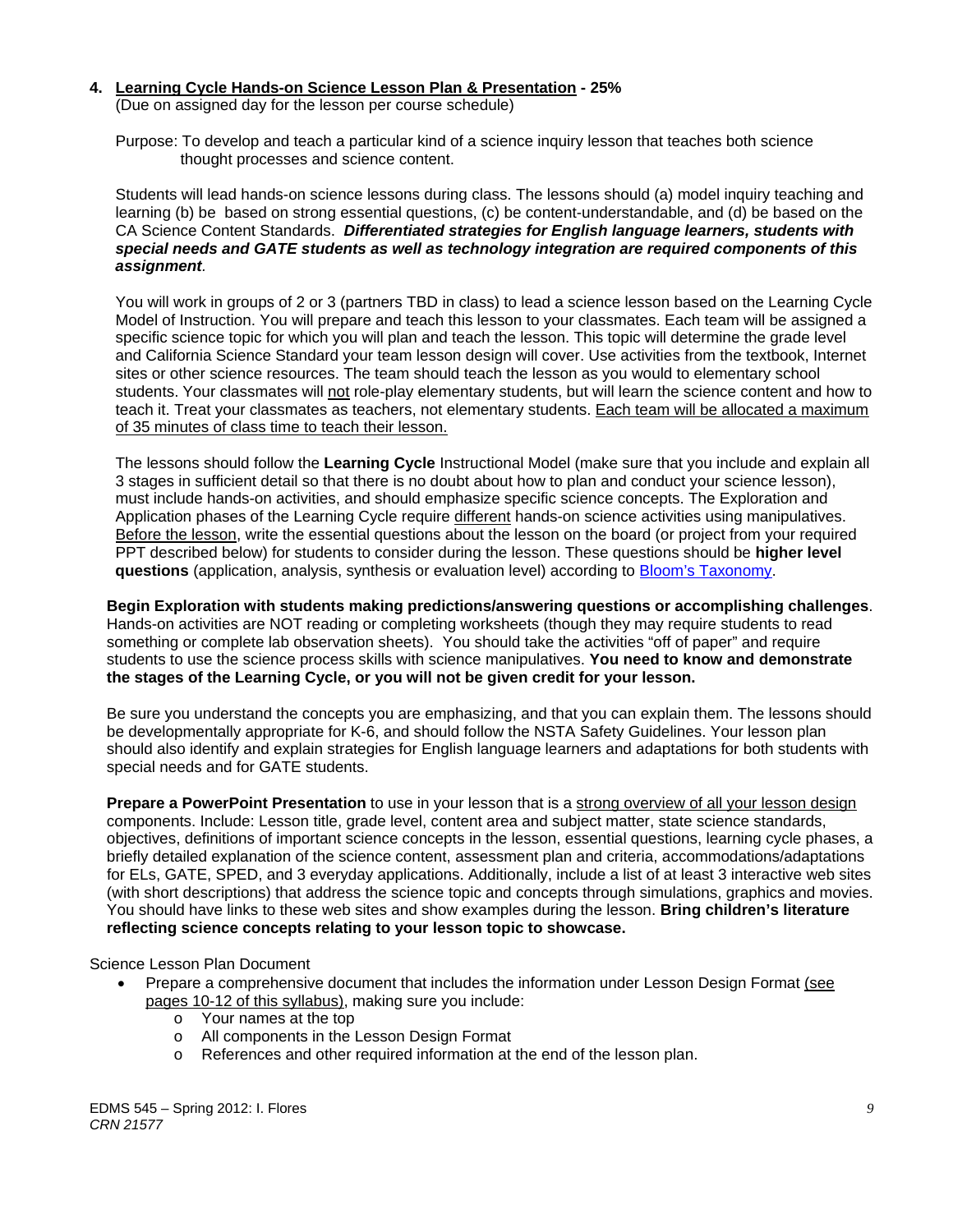**On the day of your lesson presentation, please begin the lesson by turning in 1 hard copy of your lesson plan and data sheets to me. NOTE: Please provide the lesson plan and data sheets in stapled form unstapled lesson plans will not be accepted.** 

**You should also give me copies for each team member of the Lesson Plan Rubric available in the "Science Assignments Rubrics" folder of the course Moodle site.** 

### **Lesson Plan Elements**

**Lesson Title**: *What is the title of your lesson?* 

**Grade Level**: *What is the grade level of your lesson?* 

**Content Area**: *Example: Life Science, Physical Science or Earth Science* 

**Subject Matter**: *Example: Heat Transfer, Plant Reproduction, The Digestive System, etc* 

**Time period for the learning experience**: *How long will the lesson be?* 

**California Science Content Standards**: *Include at least 1 science area (life science, physical science, or earth science) standard AND 1 Investigation/Experimentation standard.* 

**Lesson objective(s) based on the content standards**: What do you want students to be able to do? Write in complete sentences. Use an action verb and explain how students will demonstrate their new knowledge and understanding. Example: "The student will demonstrate understanding of \_\_\_\_\_\_\_\_\_\_\_\_." Or, "The student will be able to \_\_\_\_\_\_\_\_\_\_\_\_\_'

**Science Concept(s):** What Big Idea(s) are you trying to teach? Do NOT say "The students will \_\_\_\_." (That is an objective, not a concept.) *Example: Electricity is a form of energy generated by the flow of electrons through a conducting substance.* 

> *Example: Water molecules are strongly attracted to each other and are pulled in all directions. Surface tension is the attraction between water molecules on the surface.*

 **Essential Questions**: List at least two essential questions specific to the concept that you want students to be able answer during the lesson. What is it that students should be able to answer by having successfully participated in your lesson? These are based on the BIG Ideas (tied to the learning objectives) of your lesson to focus student learning and should be high order questions (see Bloom's Taxonomy).

> *Examples: How does sound travel? (Also: Explain how sound travels.) How is frequency related to the volume of a sound? How can you prove that air is a real substance that occupies space?*

**Class Description -** For the purpose of this assignment, the class description must include English Language Learners, Special Education Students and GATE students

> *Type of class (self contained, subject specific), time of year, general background of students learning in relationship to new learning (challenges and prior learning)*

- *English Learners:*
- *Special education:*
- *GATE Students/Advanced Learners/Accelerated Learners*
- *Remaining students:*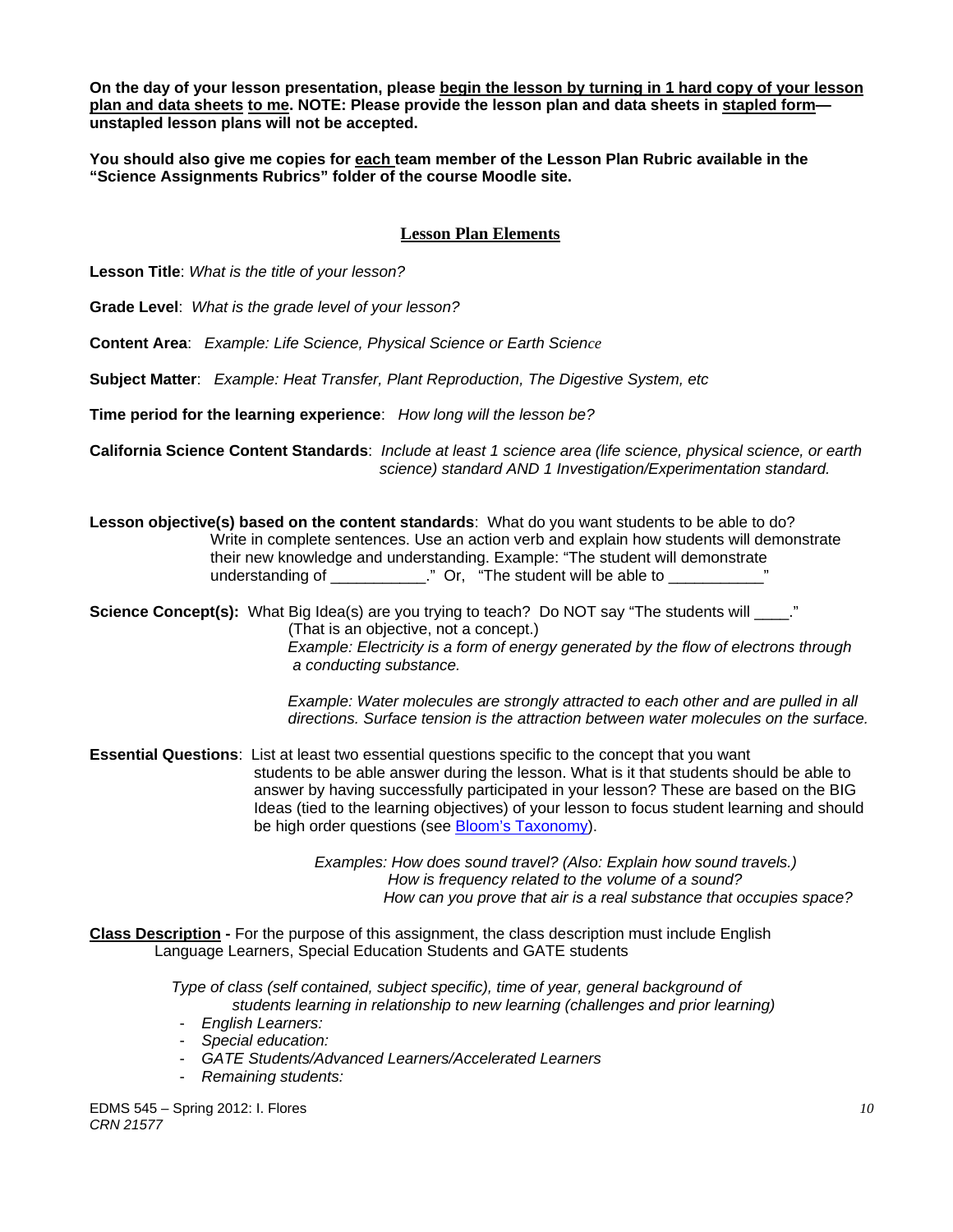### **Developmental needs of the students at this age**

*Learning needs and developmental, age-appropriate skills needed by your students based on grade level.* 

**Student Groupings**: *How will you group students for instruction?* 

**Materials/Resources/Technology:** *What does the teacher need? What do the students need?* 

## **Assessment Plan**

**Note:** Goals/objectives that will be assessed are based on the content standards and are tied to the Big Ideas (concepts) in your lesson.

 *Types of assessment: Prior knowledge (pre assessment), Formative (progress monitoring), Summative (final product)* 

 *Description and Purpose of each Assessment Category* 

 *Feedback strategies: How students will be informed of specific successes and challenges?* 

*. Description and Purpose of Differentiated/Adapted Assessment Methods for ALL the following:* 

- *English Learners*
- *Learners with Special Needs* 
	- *Learning Disability*
	- *Physical Disability*
- *GATE Students/Advanced Learners/Accelerated Learners*

 *How assessment results will be used to inform instruction:* 

#### **Criteria for Assessment**

 *succeeded?* **NOTE:** Criteria are based on the science content standards and the learning goals/objectives in *What criteria will you use to grade the assessment? How will you know if a student has successfully completed the assessment and accomplished the learning goals? What will they do to show you they have*  your lesson plan.

### **Lesson Procedures/ Instructional Strategies**

what the students will do. Explain the procedures thoroughly for each phase of the Learning Cycle. Include what the teacher will do and

**Engagement:** How will you focus/motivate students during this anticipatory set?

### **The Learning Cycle:**

- a) **Exploration:** (Begin with students making predictions; then have a hands-on SCIENCE activity.)
- b) **Concept Invention** (Make sure students share and discuss data and ideas in the first part of this stage):
	- 1. Students share their ideas, data, knowledge and questions gathered from Exploration phase.
	- 2. Teacher introduces students to new terms, new information and provides further explanations of science concepts.
- c) **Concept Application** (Should be a 2<sup>nd</sup> hands-on SCIENCE activity that extends students' thinking and learning from the two previous phases.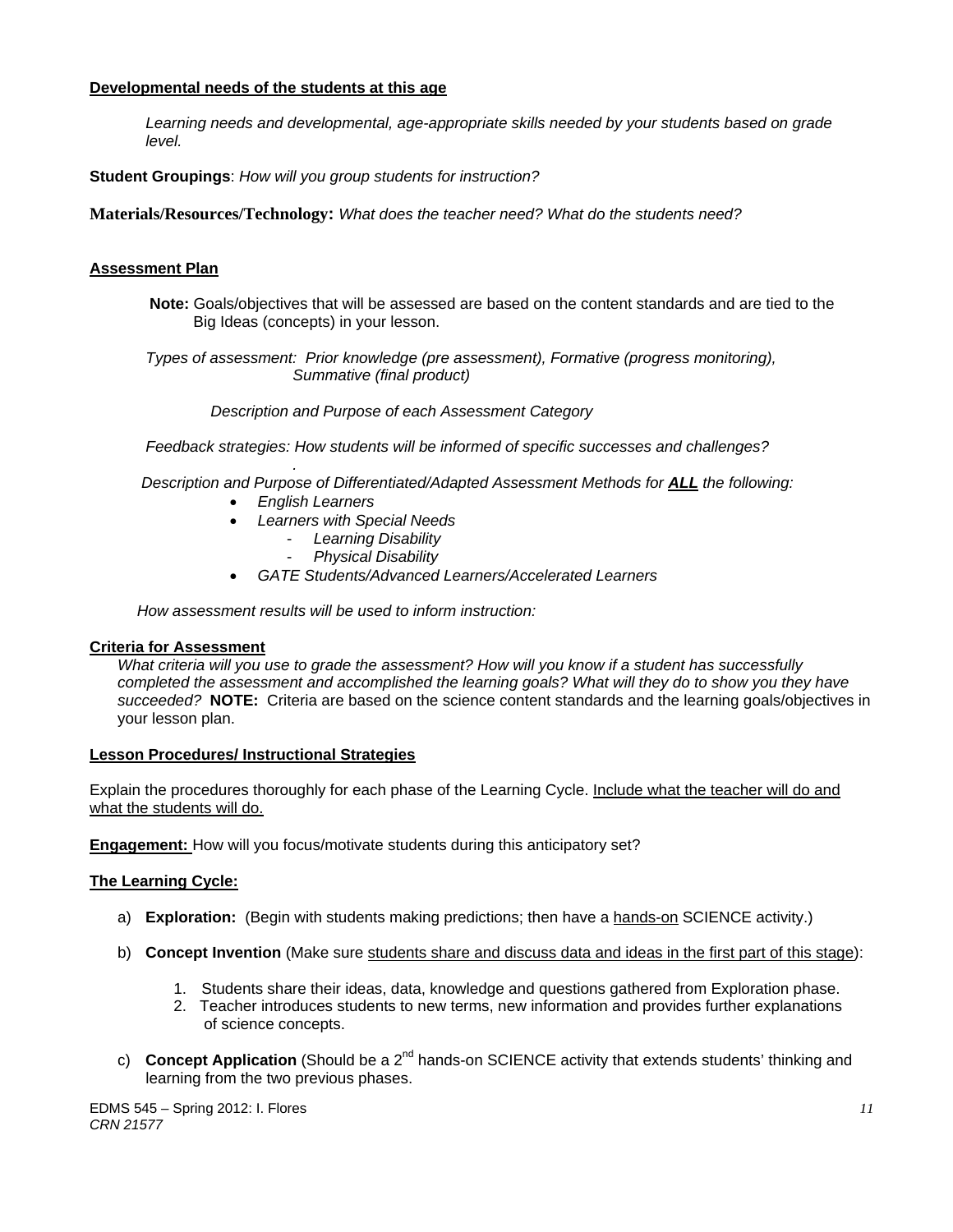#### **Differentiation and/or accommodation of instructional strategies and activities for EACH of these student populations (one student per focus population) described in your lesson plan:**

Instructional Adaptations and/or Accommodations (3) for ELL students:

- $\bullet$
- $\bullet$
- $\bullet$  $\bullet$

Instructional Adaptations and/or Accommodations (3) for students with special needs (SPED):

- $\bullet$
- $\bullet$
- $\bullet$

 $\bullet$ Instructional Adaptations and/or Accommodations (3) for GATE students

- $\bullet$
- $\bullet$
- $\bullet$
- $\bullet$

### **Also include at the end of the Lesson Plan document:**

#### **Science Content Background:** 1-2 pgs minimum summary of the **science content background** that **teachers** need to know to effectively teach the lesson (goes beyond lesson content knowledge a teacher needs to know).

**Web Sites**: At least 3 interactive relevant (K-8) science web sites with descriptions

### Three (3) Applications to everyday life and explanations

### Two (2) examples of children's literature on your science topic- BRING BOOKS TO CLASS IF POSSIBLE

**References:** Title, author, publisher, year of all resources consulted for lesson plan concepts/ideas/activities.

#### **For your lesson plan presentation:**

In addition to presenting your lesson to your cohorts, your group should be prepared to present a strong overview of your lesson plan using PowerPoint (given after your lesson presentation). For an exemplar of what elements your PPT should contain, a model will be provided on the "Course Resources and Documents " folder on the home page of Moodle (**refer to page 9 of this syllabus for what your PPT should contain**).

**5. REFLECTIONS:** All discussion points should relate to lesson learning goal(s/objectives) and Big Ideas

### **Due the Class Session after Your Lesson Presentation – 10% total (10 pts each)**

#### **A. Reflection on the Instructional Strategies of the Hands-on Learning Cycle Lesson Plan: 5%**

After teaching the lesson in class to your cohorts, <u>each</u> team member should write an individual reflection (and turn it in at the <u>next</u> class session) addressing the following prompts:

content and student development?  *Why were the instructional strategies, student activities, and resources appropriate for this class based on* 

*content and student development? How did they address the developmental needs of these students?*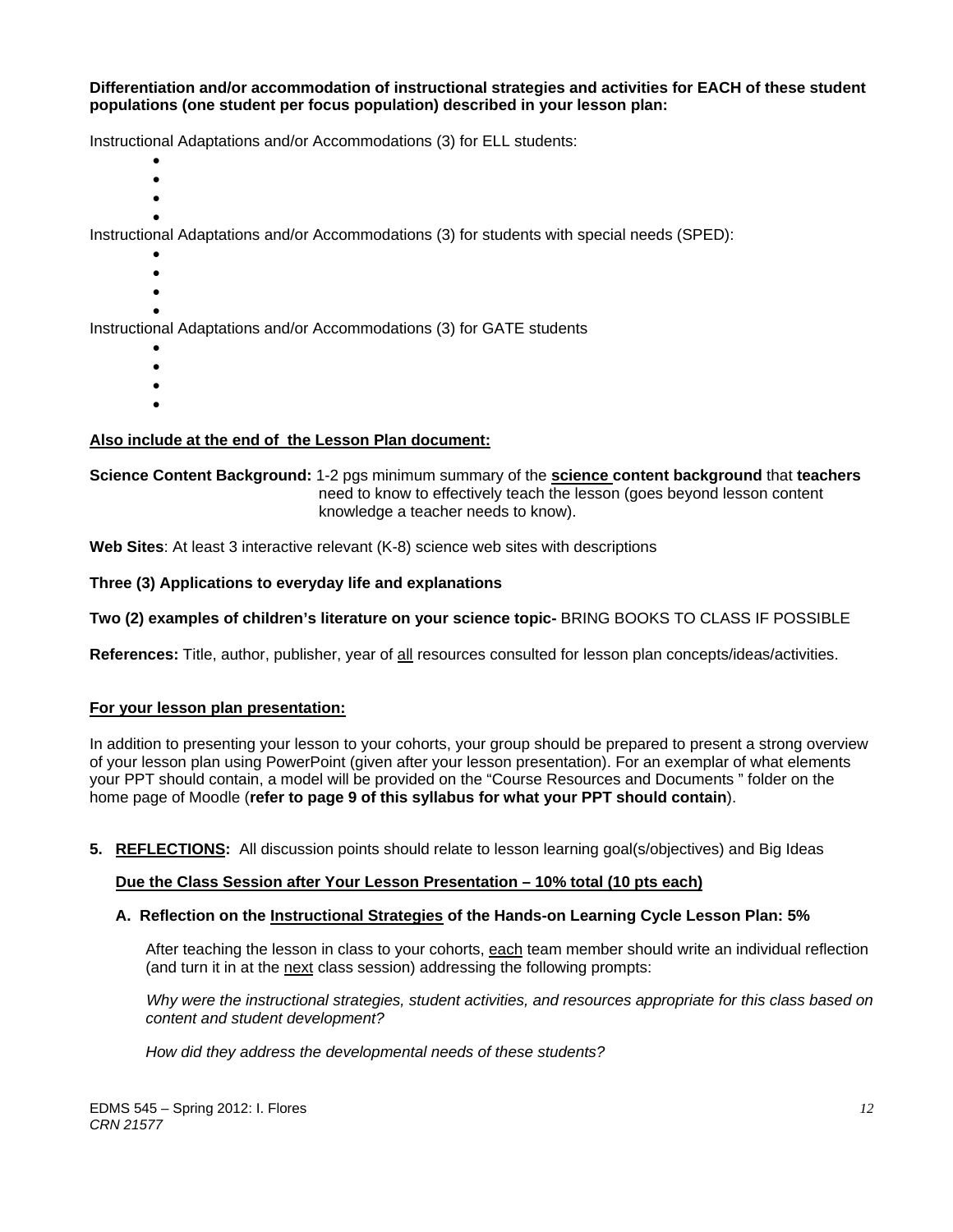standards for students in this content area?  *How did they help the students make progress toward achieving the state adopted academic content* 

*standards for students in this content area? How were students able to understand & make connections between lesson content and the outside world?* 

*What are strengths and weaknesses in your instructional strategies, student activities and resources?* 

 *What are possible recommendations for improvement?* 

#### **B. Reflection on the Assessment Methods of the Hands-on Learning Cycle Lesson Plan***: 5%*

After teaching the lesson in class to your cohorts, each team member should write an individual reflection (and turn it in at the next class session) addressing the following prompts:

- 1. Strengths and weaknesses in your general assessment methods: Prior knowledge (pre assessment)  *Formative (progress monitoring), Summative (final product)*
- *2. Strengths and weaknesses in your differentiated/adapted assessment methods: English Learners, Special Needs, GATE Students/Advanced Learners/Accelerated Learners*
- *3. Describe an alternative assessment based on the potential gaps in the students' learning.*

#### **6. Science Exploratorium Lesson Plan & Presentation** (In pairs) – **15%**

*.*

Develop an inquiry activity that uses a discrepant event appropriate for elementary students. You will work in groups as assigned in class.

You will prepare a hands-on science lesson and poster about a discrepant event that leads to a science concept. You will present the lesson at an Elementary School Science Fair Exploratorium. The audience will be K-6 grade students at an elementary school to be identified later in the semester. Be sure you understand the concept(s) you are emphasizing, and that you can explain it. The activity should be developmentally appropriate, and should follow the NSTA Safety Guidelines. Prior to teaching the lesson, turn it in to your instructor for review. After teaching the lesson, turn in a copy of your Reflection. The activity should include hands-on tasks and should emphasize particular science concepts. The activity should allow students to explore, and then you will explain the concept behind the activity. Make sure you have a concept application activity(different than that used in the exploration activity) in case there is time available for students.

On the day of the fair, you will do the activity repeatedly (about 10 times) to teams of about 7 students.

#### **Type up an abbreviated group Lesson Plan (due a week before the Science Fair Exploratorium) with your names at the top and REFERENCES at the end of the lesson plan.**

- 1. Lesson title Create a "catchy" title that will attract and motivate students to engage in your activities.
- 2. Grade level
- 3. Content Area & Subject Matter
- 4. Science Concept(s) you are teaching. Write it out in a complete sentence(s). Do not say, "The students will \_\_\_\_." (That is an objective, not a science concept.)
- 5. Essential Questions (ensure high order questions!)
- 6. 1-3 Learning (Behavioral) Objectives: The student will be able to example or, The SWDUO
- 7. California Science Content Standards addressed (both science content and I/E standards)
- 8. Materials and Resources (what the teacher needs; what the students need)
- 9. Exploration Activity
- 10. Concept Invention
- 11. Concept Application Activity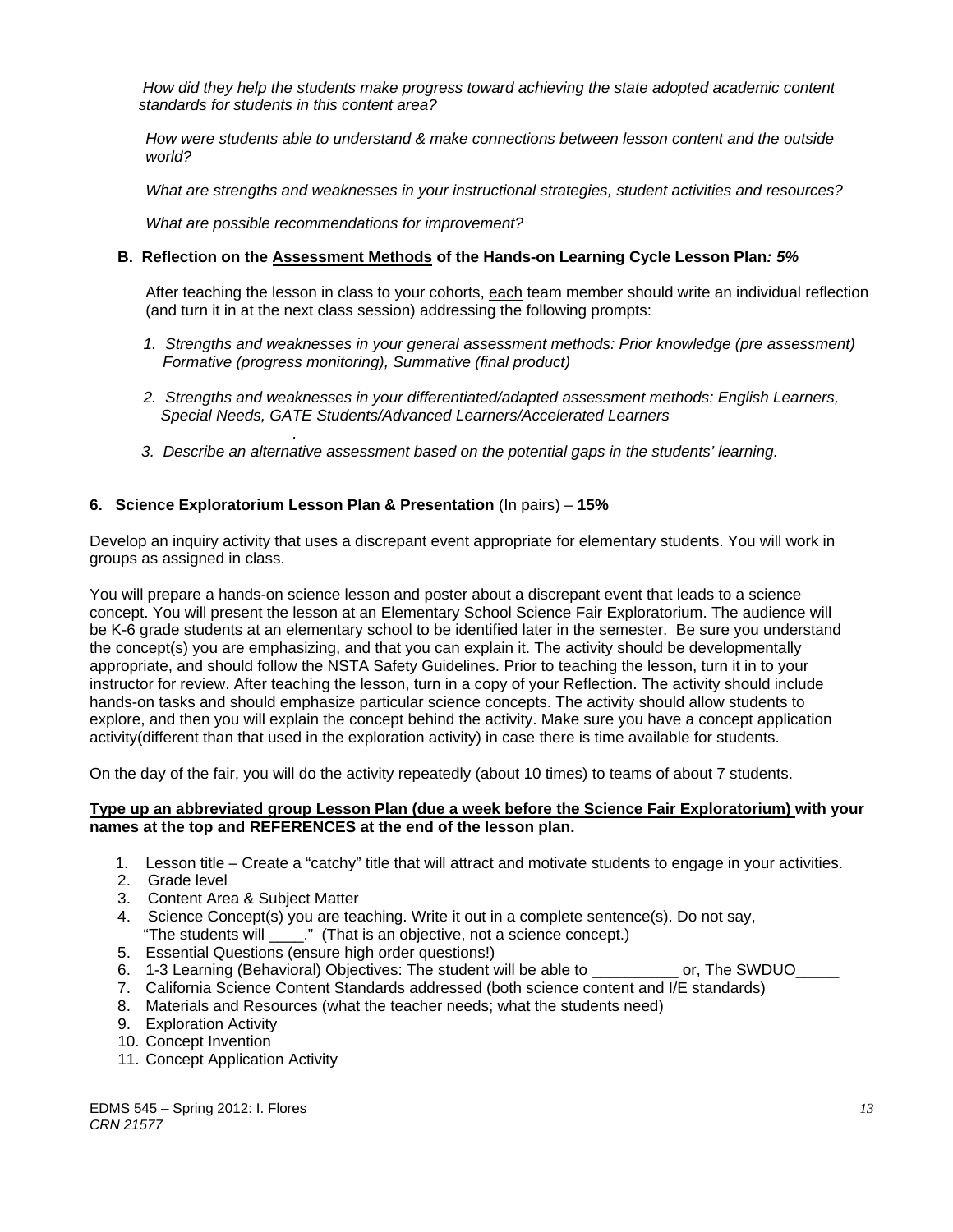### **7. Integration of Technology in Science Teaching and Learning – 15%**

 Purpose of the Assignment: Technology provides unique approaches and resources for teaching and learning in science. In this assignment, you will apply your understanding of educational technology to a specific science lesson. Based on the ISTE National Education Technology Standards for Teachers (NETS•T) and National Education Technology Standards for Students (NETS•S), you will work with a social network program that will allow you to create an interactive, multimedia online science teaching experience for your students. Assignment guidelines and instructions will be posted on the Moodle site for this course, and you will receive specific instruction on using the multimedia tool for this project. Although you will create a project for this assignment, an overarching objective of the assignment is for you to learn how to use the technology so that you can teach students how to use the technology to ultimately create their own projects based on the technology that you will learn and use in relation to science concepts and topics. **Please pay careful attention to the guidelines and required criteria for both the written description component and the project components of the assignment that are stipulated in the guidelines.** 

# **RESOURCES LIST THAT CAN HELP IN YOUR LEARNING OF SCIENCE CONTENT AND METHODS**

### **JOURNALS**

Science Scope Science Scope<br>Science and Children The Science Teacher Science Scurnal of Chemic

Science and Children The Science Teacher Journal of Chemical Education Science Education School Science and Math Innovations in Science & Technology Education Science News American Biology Teacher Journal of Research in Science Teaching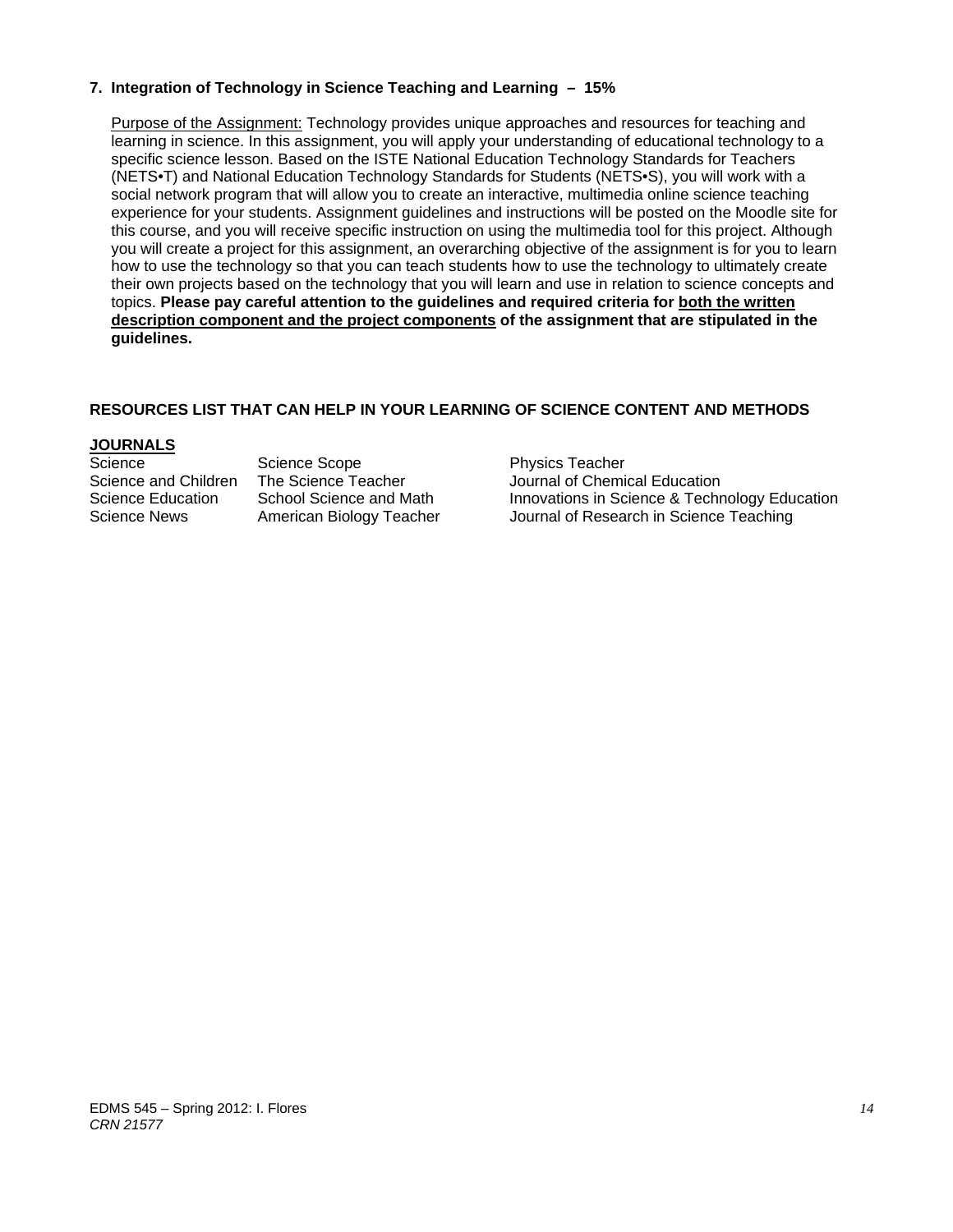| <b>Date</b> | <b>Course Topics &amp; Activities</b>                | $\frac{1}{2}$ $\frac{1}{2}$ $\frac{1}{2}$ $\frac{1}{2}$ $\frac{1}{2}$ $\frac{1}{2}$ $\frac{1}{2}$ $\frac{1}{2}$ $\frac{1}{2}$ $\frac{1}{2}$ $\frac{1}{2}$ $\frac{1}{2}$ $\frac{1}{2}$ $\frac{1}{2}$ $\frac{1}{2}$ $\frac{1}{2}$ $\frac{1}{2}$ $\frac{1}{2}$ $\frac{1}{2}$ $\frac{1}{2}$ $\frac{1}{2}$ $\frac{1}{2}$<br>-., ,<br><b>Readings &amp; Work Due</b> |  |
|-------------|------------------------------------------------------|----------------------------------------------------------------------------------------------------------------------------------------------------------------------------------------------------------------------------------------------------------------------------------------------------------------------------------------------------------------|--|
| Session     | $\sim$ Course Overview/Syllabus Review               | Bring course syllabus to class                                                                                                                                                                                                                                                                                                                                 |  |
| 1           |                                                      | Bring course text to class                                                                                                                                                                                                                                                                                                                                     |  |
|             |                                                      |                                                                                                                                                                                                                                                                                                                                                                |  |
|             | ~ The Nature of Science                              | - Read Chapters 1 and 2, 3 of Teaching Science to                                                                                                                                                                                                                                                                                                              |  |
| 1/24/12     |                                                      | Children as a framework for course concepts &                                                                                                                                                                                                                                                                                                                  |  |
|             | ~ CA Science Content Standards & Frameworks          | <b>Skills</b>                                                                                                                                                                                                                                                                                                                                                  |  |
|             |                                                      |                                                                                                                                                                                                                                                                                                                                                                |  |
|             | ~ Framework and Standards Task I, II, III            | Bring Science Content Standards (K-8) to all                                                                                                                                                                                                                                                                                                                   |  |
|             | explained                                            | classes.                                                                                                                                                                                                                                                                                                                                                       |  |
|             | Framework & Standards groups formation               |                                                                                                                                                                                                                                                                                                                                                                |  |
|             |                                                      | - Read CA Science Framework: pgs 1-22 for                                                                                                                                                                                                                                                                                                                      |  |
|             | ~ Hands-on Learning Cycle Science Lesson Plan        | Framework & Standards: Task I due next week.                                                                                                                                                                                                                                                                                                                   |  |
|             | groups sign-ups                                      |                                                                                                                                                                                                                                                                                                                                                                |  |
|             |                                                      |                                                                                                                                                                                                                                                                                                                                                                |  |
|             |                                                      | - Read Learning Cycle Handout on Moodle                                                                                                                                                                                                                                                                                                                        |  |
|             | $\sim$ A Private Universe (tentative)                | and bring a copy to next class                                                                                                                                                                                                                                                                                                                                 |  |
| Session     | <b>FOCUS: Sequencing Instruction to Support</b>      |                                                                                                                                                                                                                                                                                                                                                                |  |
| 2           | <b>Learning Outcomes</b>                             | - Bring Science Content Standards (K-8) to all                                                                                                                                                                                                                                                                                                                 |  |
|             |                                                      | classes.                                                                                                                                                                                                                                                                                                                                                       |  |
| 1/31/12     | $\sim$ Overarching themes students should learn in   |                                                                                                                                                                                                                                                                                                                                                                |  |
|             | Science: Big ideas in Science Teaching/Learning      | - Read Chapter 4, 5 or 6 of Teaching Science                                                                                                                                                                                                                                                                                                                   |  |
|             |                                                      | to Children                                                                                                                                                                                                                                                                                                                                                    |  |
|             |                                                      |                                                                                                                                                                                                                                                                                                                                                                |  |
|             | ~ Lesson Planning: Using The Learning Cycle to       |                                                                                                                                                                                                                                                                                                                                                                |  |
|             | teach science as inquiry.                            |                                                                                                                                                                                                                                                                                                                                                                |  |
|             |                                                      | <b>DUE: Framework and Standards Task I</b>                                                                                                                                                                                                                                                                                                                     |  |
|             | How do we make decisions about what to teach         | (individual)                                                                                                                                                                                                                                                                                                                                                   |  |
|             | and the best strategies/processes to teach it?       |                                                                                                                                                                                                                                                                                                                                                                |  |
|             |                                                      | Due: Framework & Standards Task II A & II B                                                                                                                                                                                                                                                                                                                    |  |
|             | What teaching strategies ensure participation of     | (Individual). Post to Moodle                                                                                                                                                                                                                                                                                                                                   |  |
|             | ALL students?                                        |                                                                                                                                                                                                                                                                                                                                                                |  |
|             |                                                      |                                                                                                                                                                                                                                                                                                                                                                |  |
|             | <b>Writing Essential Questions</b>                   | <b>Framework and Standards Task III &amp;</b>                                                                                                                                                                                                                                                                                                                  |  |
|             |                                                      |                                                                                                                                                                                                                                                                                                                                                                |  |
|             |                                                      | presentations due (team). Post group Lesson                                                                                                                                                                                                                                                                                                                    |  |
|             | Writing Learning Objectives to support               | Sketch and group PPT to Moodle - (one group                                                                                                                                                                                                                                                                                                                    |  |
|             | assessment in science                                | member posts for team)                                                                                                                                                                                                                                                                                                                                         |  |
|             |                                                      |                                                                                                                                                                                                                                                                                                                                                                |  |
|             | ~ Instructor-led learning cycle lesson               |                                                                                                                                                                                                                                                                                                                                                                |  |
|             |                                                      | <b>View Disability Video</b>                                                                                                                                                                                                                                                                                                                                   |  |
|             | ~ Hands-on Learning Cycle Lesson Plan group          | http://www.washington.edu/doit/Video/winequ.html                                                                                                                                                                                                                                                                                                               |  |
|             | formation (if not done in session 1)                 |                                                                                                                                                                                                                                                                                                                                                                |  |
|             |                                                      |                                                                                                                                                                                                                                                                                                                                                                |  |
|             | $\sim$ Concept maps and science content              |                                                                                                                                                                                                                                                                                                                                                                |  |
|             |                                                      |                                                                                                                                                                                                                                                                                                                                                                |  |
|             |                                                      |                                                                                                                                                                                                                                                                                                                                                                |  |
|             | ~ Complete work on Framework & Standards             |                                                                                                                                                                                                                                                                                                                                                                |  |
|             | <b>Task III (with team) and Presentations</b>        |                                                                                                                                                                                                                                                                                                                                                                |  |
| Session     | <b>FOCUS</b> on Assessment: What are the best        |                                                                                                                                                                                                                                                                                                                                                                |  |
| 3           | indicators to assess that students have learned      | - Read Chapter 7, 8 or 9 of Teaching Science                                                                                                                                                                                                                                                                                                                   |  |
|             | and understood the intended outcomes?                | to Children                                                                                                                                                                                                                                                                                                                                                    |  |
| 2/07/12     |                                                      |                                                                                                                                                                                                                                                                                                                                                                |  |
|             | Making Science Content Accessible to ALL             | -**Concept Map #1 due on one of: Ch 7, 8 or 9:                                                                                                                                                                                                                                                                                                                 |  |
|             | students: Strategies to ensure participation of      | <b>EVERYONE</b>                                                                                                                                                                                                                                                                                                                                                |  |
|             | ALL students                                         |                                                                                                                                                                                                                                                                                                                                                                |  |
|             | $\sim$ Adapting science curriculum for children with | <b>Health Education Standards-related Journal</b>                                                                                                                                                                                                                                                                                                              |  |
|             |                                                      |                                                                                                                                                                                                                                                                                                                                                                |  |
|             | special needs                                        | Article presentation due according to grade-level                                                                                                                                                                                                                                                                                                              |  |
|             | ~ Instructor-led learning cycle lesson:              | standards group. Grade level standard(s) is your                                                                                                                                                                                                                                                                                                               |  |
|             | <b>Inquiry Processes in Science</b>                  | choice for the article only.                                                                                                                                                                                                                                                                                                                                   |  |
|             | Science process skills & scientific attitudes        |                                                                                                                                                                                                                                                                                                                                                                |  |

# **EDMS 545 Tentative Course Schedule: Spring 2012 (Tuesday)**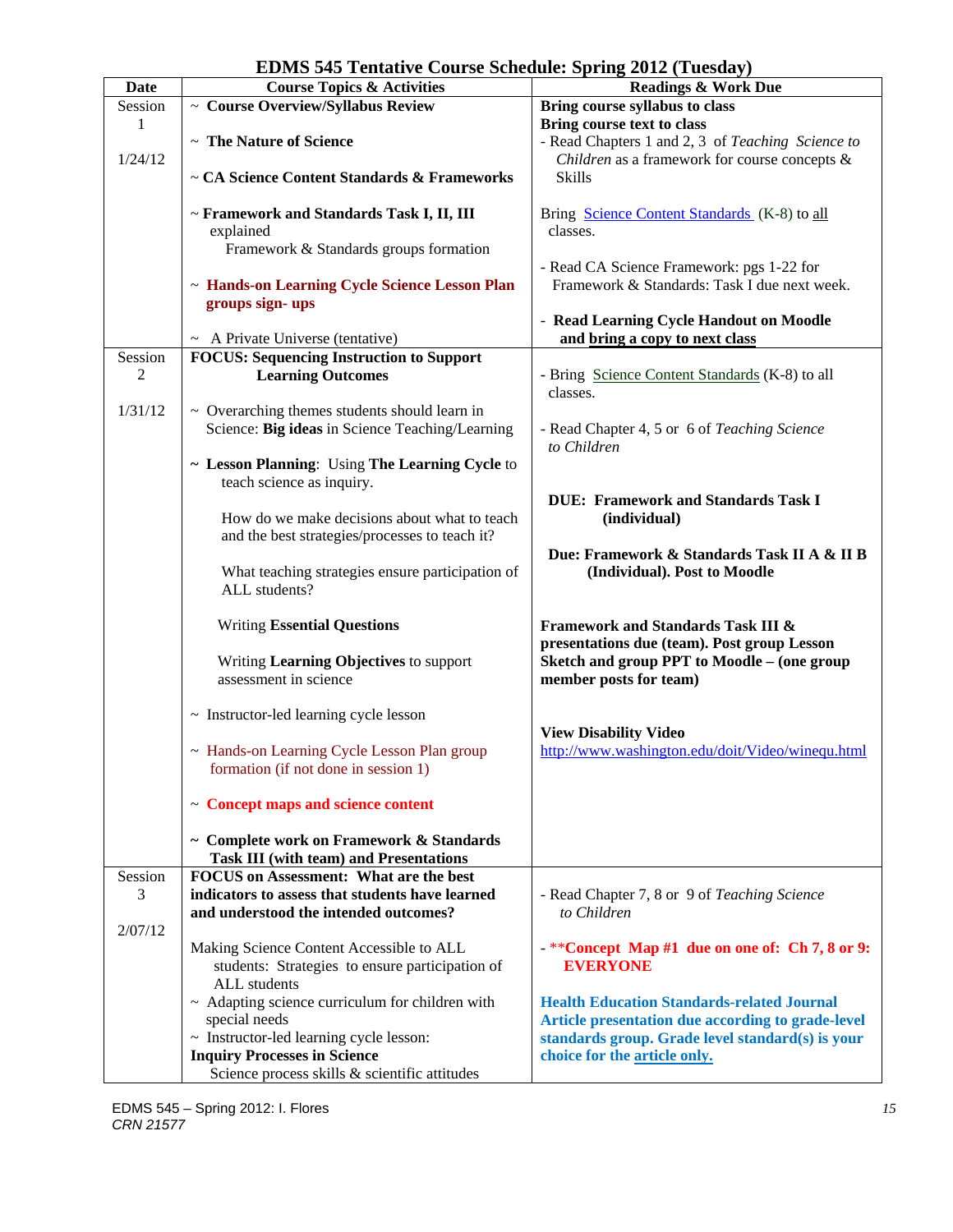|              | $\sim$ Safety guidelines for the science classroom                                                        |                                                                                                                                                            |
|--------------|-----------------------------------------------------------------------------------------------------------|------------------------------------------------------------------------------------------------------------------------------------------------------------|
|              | ~ National Science Education Standards                                                                    |                                                                                                                                                            |
|              | <b>Learning Cycle Lesson Plan--in class work</b>                                                          |                                                                                                                                                            |
| Session<br>4 | ~ Teaching Science to English Learners                                                                    | - Read Chapter 10, 11, or 12 of Teaching Science<br>to Children                                                                                            |
| 2/14/12      | ~ Developing Science WebQuests and Technology<br>Resources for Science Teaching and Learning              | **Concept Map #2 due on one of: Ch. 10, 11,<br>or 12: EVERYONE                                                                                             |
|              | $\sim$ Instructor-led learning cycle lesson                                                               | <b>***Learning Cycle Lesson Presentations:</b><br>Teams 1, 2 & 3. Post to Moodle—one                                                                       |
|              | $\sim$ Science kits                                                                                       | posting per team. Post data sheets as well.                                                                                                                |
|              | <b>Integration of Technology demonstration for</b><br>assignment due Session 8                            | <b>Health Education Standards-related Journal</b><br>Article presentation due according to grade-level<br>standards group. Grade level stand = your choice |
| Session<br>5 | $\sim$ Integrating writing into science activities                                                        | - Read Chapter 14, 15, or 16 of Teaching Science<br>to Children                                                                                            |
| 2/21/12      | $\sim$ Instructor-led learning cycle lesson                                                               | - **Concept Map due on one of: Ch. 14,                                                                                                                     |
|              | $\sim$ Science Fairs/Exploratorium and the Inquiry<br><b>Model</b>                                        | 15, or 16: OPTION FOR CM #3                                                                                                                                |
|              |                                                                                                           | <b>NOTE:</b> If a concept map option is not chosen, you                                                                                                    |
|              |                                                                                                           | will create a concept paper for class on one of Chap.<br>14, 15, or 16                                                                                     |
|              |                                                                                                           | <b>***Learning Cycle Lesson Presentations:</b><br>Teams 4, 5, & 6. Post to Moodle--one<br>posting per team. Post data sheets as well.                      |
|              |                                                                                                           | <b>Health Education Standards-related Journal</b><br>Article presentation due according to grade-level<br>standards group. Grade level stand = your choice |
| Session      |                                                                                                           | - Read Chapter 17, 18 or 19 of Teaching Science                                                                                                            |
| 6            | $\sim$ Instructor-led learning cycle lesson                                                               | to Children                                                                                                                                                |
| 2/28/12      |                                                                                                           | **Concept Map due on one of Ch. 17, 18, or                                                                                                                 |
|              |                                                                                                           | 19: OPTION FOR CM #3                                                                                                                                       |
|              | <b>Work to complete Science Exploratorium LP</b>                                                          | <b>NOTE:</b> If a concept map option is not chosen, you<br>will create a concept paper for class on one of Chap.<br>17, 18, or 19                          |
|              |                                                                                                           | <b>*** Learning Cycle Lesson Presentations:</b><br>Teams 7, 8, & 9. Post to Moodle—one<br>posting per team. Post data sheets as well.                      |
|              |                                                                                                           | <b>Health Education Standards-related Journal</b><br>Article presentation due according to grade-level<br>standards group. Grade level stand = your choice |
| Session<br>7 | ~ Science Fair Exploratorium Presentations at<br><b>Bonsall Elementary School - Grade 5</b><br>(Time TBD) | <b>Post Science Exploratorium LP to Moodle-one</b><br>per team                                                                                             |